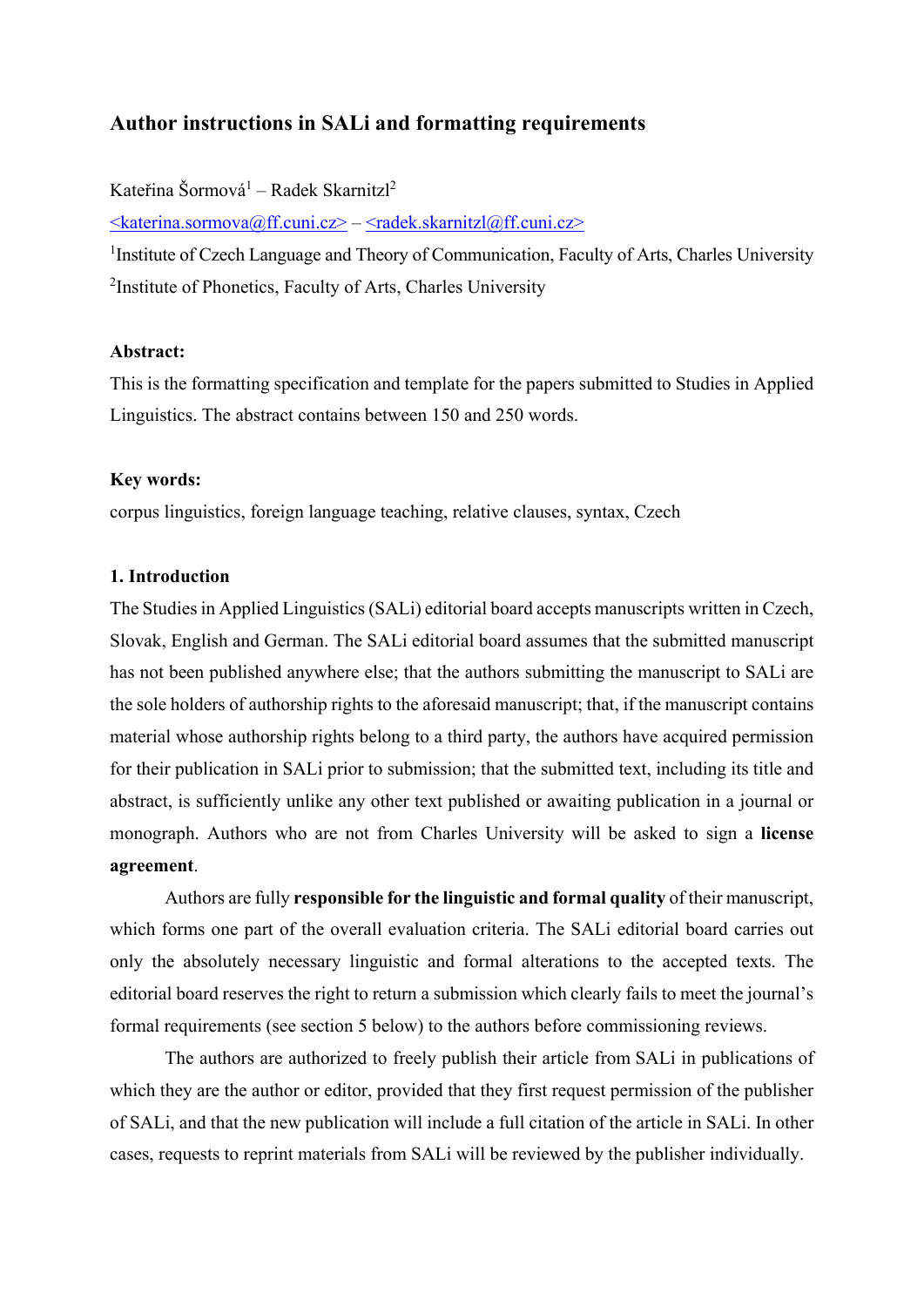#### **2. Abstract and Keywords**

The submission manuscript **must include an abstract in English** with a length of 150–250 words, as well as a **title in English**. A manuscript written in English must also be supplemented with a Czech (or Slovak) abstract of the same length (this may be a translation of the original English abstract; the editorial board may provide this for authors who do not speak Czech). The abstract introduces the research questions, the data and methodology used, the results and implications (depending on the nature of the article). The SALi editorial board welcomes articles with an additional resumé in another language (other than English).

 Additionally, each manuscript must include a list of keywords in English and in the language of the article. It is recommended that authors include approximately 5 terms, ordered according to relevance, separated by commas.

#### **3. Manuscript submission and anonymization**

All submissions are to be made via email to  $\leq$ SALi.journal@ff.cuni.cz>, as a doc(x) and pdf file. On the **first page**, list the names of all authors, their affiliations and email addresses (see above). The **second page** will start with the submission title and continue with the main text.

To ensure an unbiased and objective peer review process, submissions must be **anonymized:**

- Apart from the title page, author names will not be mentioned anywhere in the paper.
- References to the authors' own publications will be given only as "author" / "authors"; the list of references will not include the title of the publication.
- Submissions sent for review will not include information about financial support; all information will be completed if the submission is received for publication.
- Remove all author metadata from the submission files.

### **4. Individual Sections of SALi**

Texts published in the Studies section will be between 4,000 and 10,000 words long; texts for the Reviews section between 1,000 and 3,000 words; and the Horizons section ca. 2,000 words. The Interview section does not appear in all issues and does not have an explicitly stated word limit.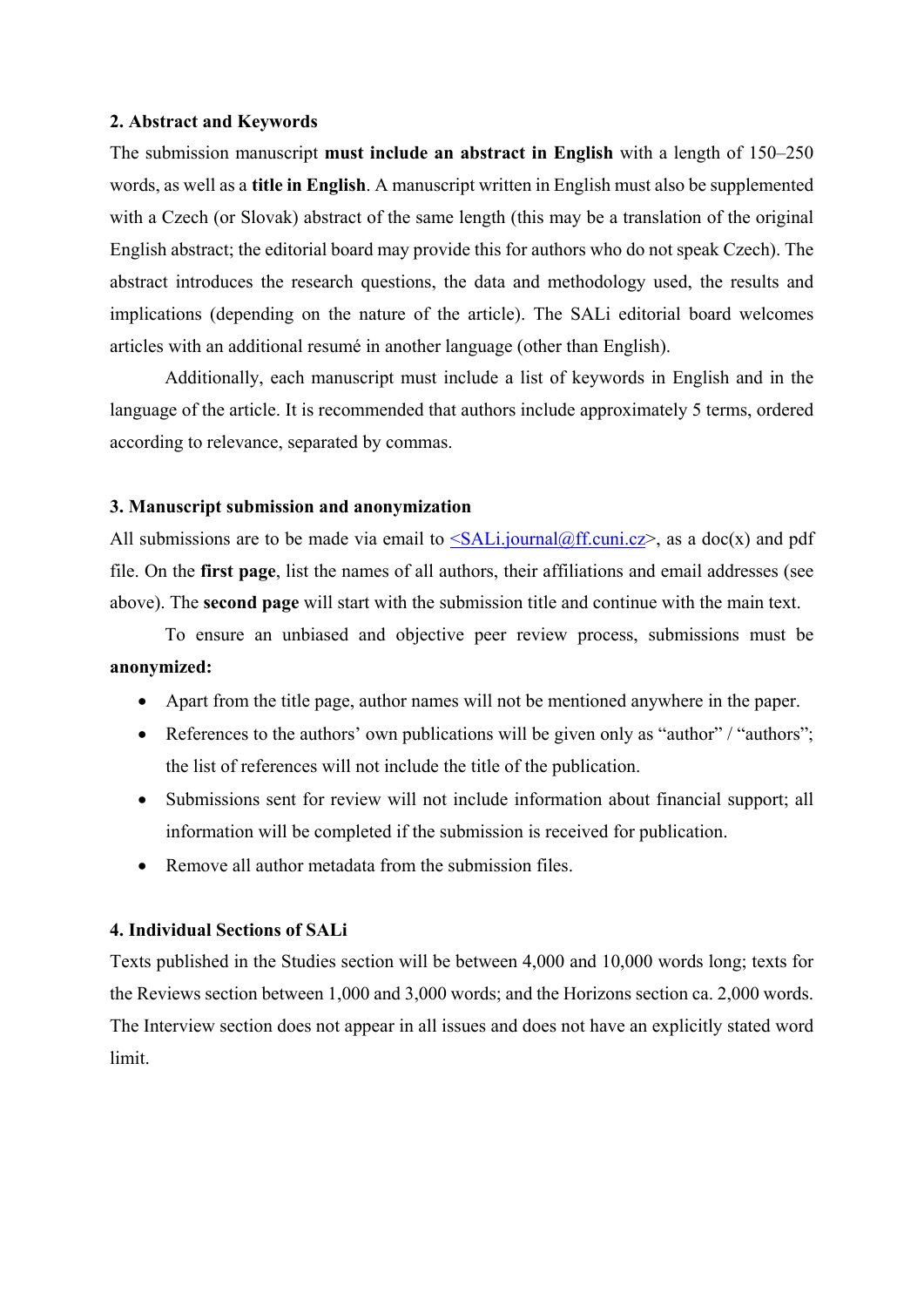## **5. Formatting requirements**

## **5.1 General requirements**

Please adhere to these general instructions:

- Use a format which is compatible with the Microsoft Word text editor, Calibri font size 12, line spacing 1.5, margins on both sides at 2.5 cm with minimal deviation.
- Use page numbering.
- Do not use boldface except for headings.
- Keep in mind that SAL does not have the option of colour printing.
- SALi follows the **APA7** style, as outlined below (refer to https://apastyle.apa.org/).

### **5.2 In-text citations**

• Place shorter citations in double inverted commas ("..."), and if you need to use another pair of quotes within the citation, use single inverted commas ('...'). **Citations longer than four lines** are to be presented in a separate paragraph in size 11 font, indented from the left margin the same as a regular indented paragraph, and separated from the main body of text with one free line above and below. These indented citations are written without inverted commas.

## **5.3 Footnotes**

- Footnotes have a font size of 10 and line spacing  $1.5<sup>1</sup>$
- The superscript numerals referring to the footnotes are written following the punctuation mark, i.e. [...] preparations for a conference marking the jubilee of prof. František Daneš.<sup>1</sup> This issue,<sup>5</sup> as it has been addressed in the author's earlier works, [...].

## **5.4 Tables, figures, and charts.**

 **Tables, charts, figures**, etc. are to be situated in their appropriate place within the text. If the article is accepted for publication, the editors will require the authors to send their figures, tables and charts **in separate files in print-ready quality (i.e., at least 300 DPI)**. Please send tables and graphs in files created in **Microsoft Excel**, or generated by programmes like **R or SPSS**.

1

<sup>&</sup>lt;sup>1</sup> This text is a footnote.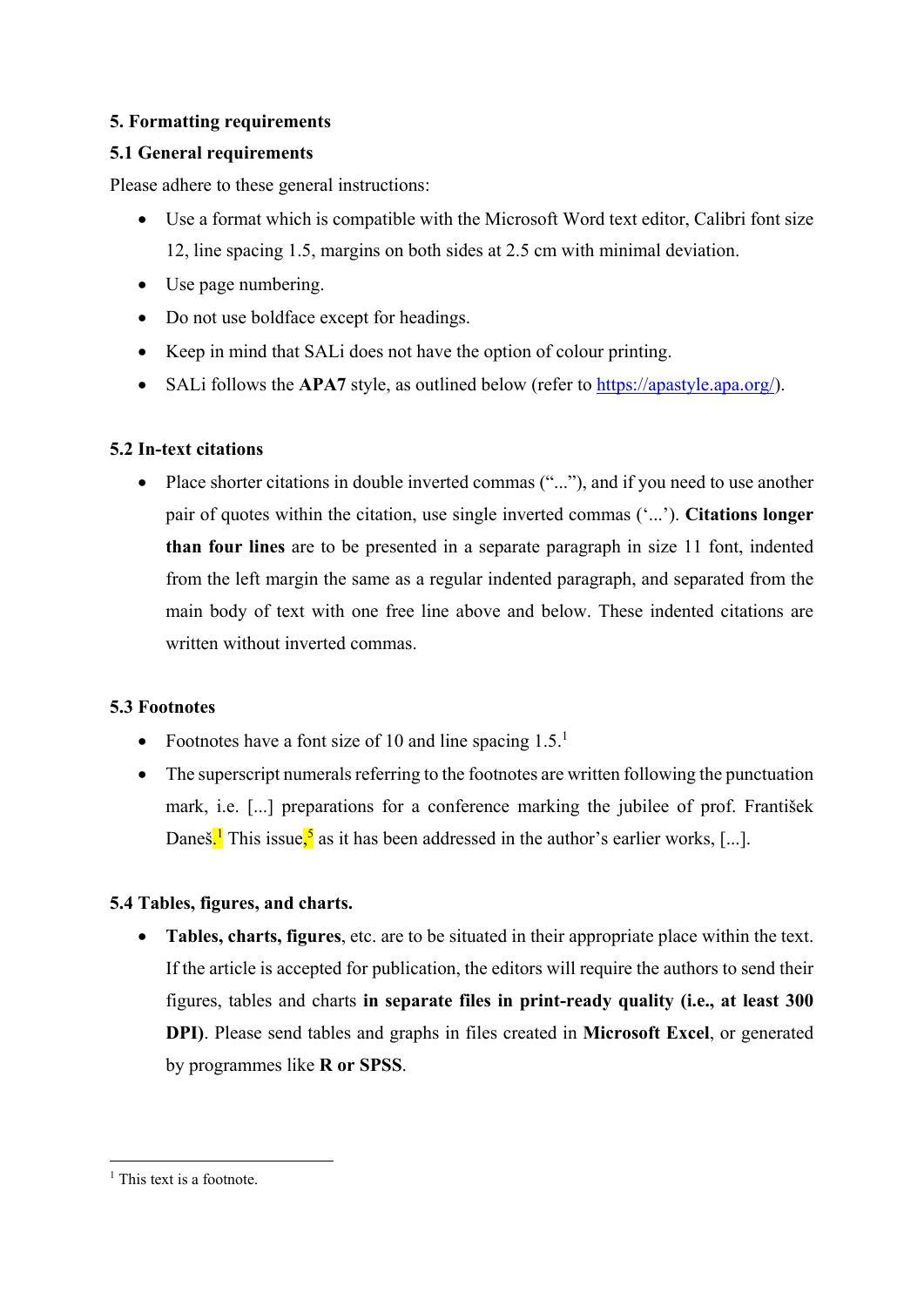Descriptions of tables, figures and charts should be placed below the given object and formatted as follows:

**Figure 4:** The frequency of occurrence of adjectives *kreativní* and *tvůrčí* in the years 1990–2009 in written corpora. Depicted using linear regression with the SyD corpus tool.

## **5.5 Using italics**

- Use italics for *emphasis*. Furthermore, italics are to be used for commented examples, titles of monographs and their parts (chapters, sections, paragraphs, etc.); names of journals and journal entries; titles of lectures and conference presentations. Names of grant tasks and projects should be written in a regular font.
- Use italics for the original form of translated terminology: This approach was also advocated by the Young Grammarians (*Junggrammatiker*) in the late 19<sup>th</sup> century.
- Do not use italics for regular terminology.

# **5.6 Reference list and its structure**

- The reference list must conform to the citation norm APA 7 (https://apastyle.apa.org/).
- The list of references at the end of the article must include only those items which are referred to in the text of the article.
- If you are working with primary (analyzed) and secondary literature, list the items under their own separate subsections titled Primary Literature and Secondary Literature.
- Items in the reference list are referred to **in the article text** using the narrative or parenthetical style:

An overview of place assimilation in Czech is given in Volín (2010, 52f).

Fixed stress is, from the typological perspective, more frequent (Maddieson, 2010).

- A reference in the text contains the author's surname, publication year, and possibly page details (or section, chapter etc.). The individual parts are separated by commas:
	- (Mathesius, 1966) (Mathesius, 1966, p. 25) (Mathesius, 1966, pp. 25–27) (Mathesius, 1966, p. 25f) (Mathesius, 1966, Chapter 3) (Mathesius, cited in Daneš, 1991, p. 162)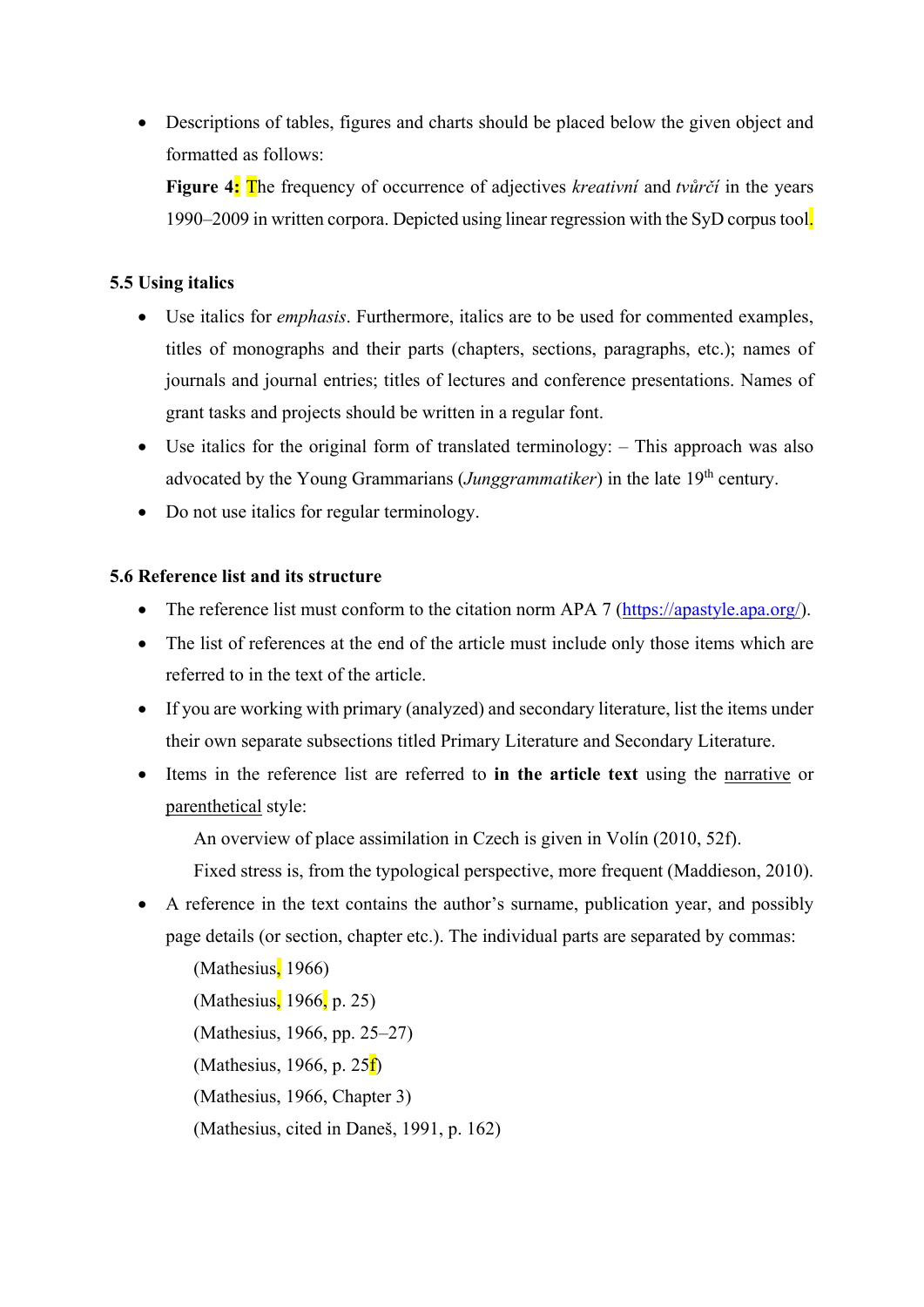– a book's first edition may be marked in this manner: (Mathesius, 1966/1942, p. 25)

– more publications by the same author are separated by commas: (Mathesius, 1961, 1966)

– to differentiate among several publications by the same author with the same year of publication, use small letters a, b, c etc.: (Mathesius, 1982 $a$ , 1982 $b$ )

– for publications with two authors, authors' surnames are separated using the  $\&$ symbol (parenthetic style) and using the conjunction "and" (narrative style): (Fried  $\&$  Östman, 2004) As shown by Fried and Östman (2004)

– publications with three or more authors are referred to by giving the name of the first author and the abbreviation et al. (if such a reference should be ambiguous with respect to the reference list, provide those names necessary for the distinction): (Zlatev et al., 2008)

- Multiple references appear in alphabetical order, separated by a semicolon, for example: Comprehensibility refers to the subjective feeling of ease or difficulty of processing the given speaker's utterance by the listener (Derwing & Munro, 2015; Levis, 2018; Munro & Derwing, 1995).
- Items in the reference list are ordered alphabetically; more publications by one author are listed from the oldest to the newest (one author's independent publications are listed before those of which he is the co-author or co-editor).